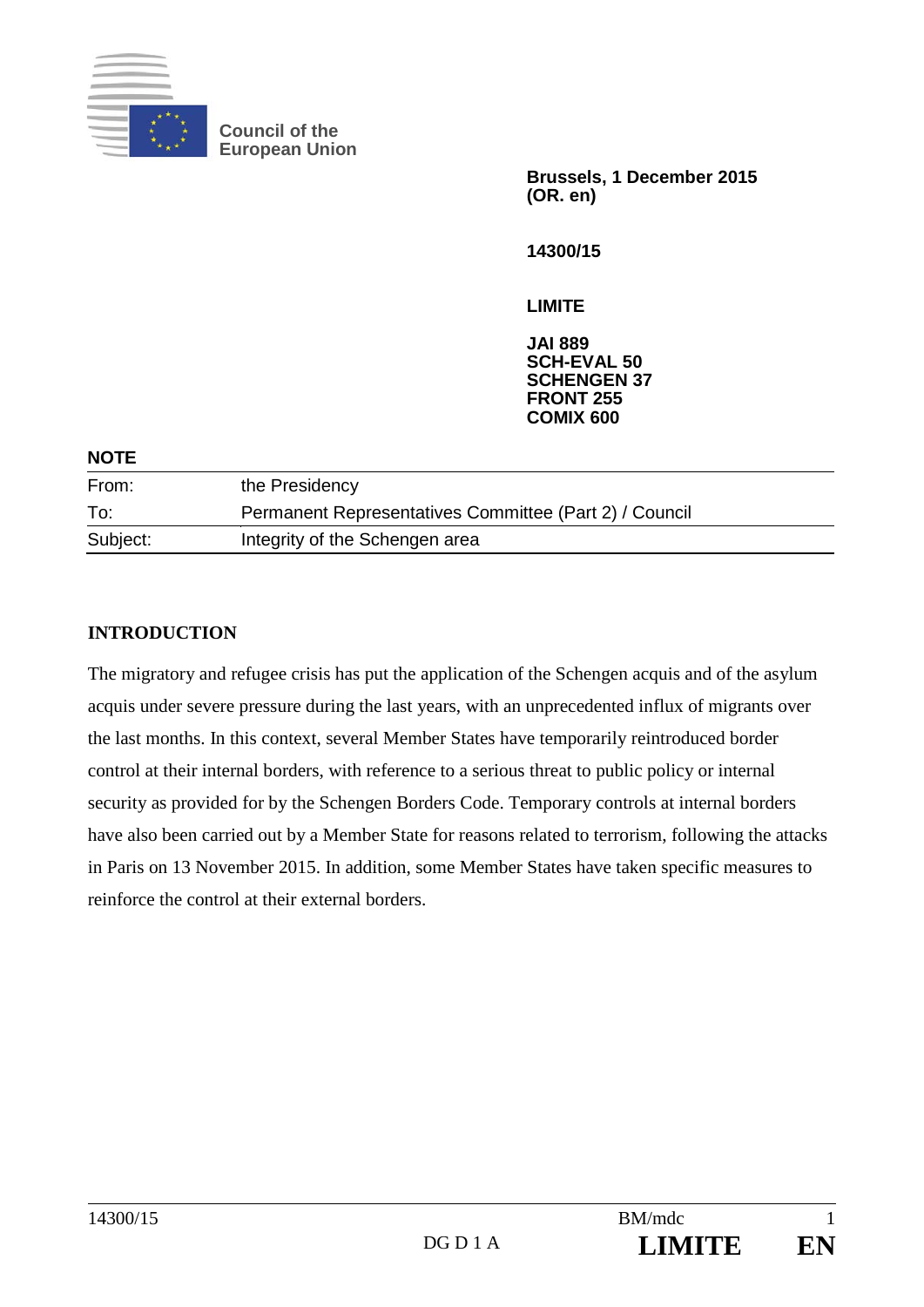In its Conclusions of 9 November 2015 on measures to handle the refugee and migration crisis, the Council has identified a number of measures to implement fully the orientations already agreed by the European Council **[1](#page-1-0)**. These measures address a wide range of issues, including in particular reception capacities, hotspots, relocation, return, readmission, resettlement, lack of cooperation of migrants, contingency planning, the functioning of the Schengen area, external and internal borders, smuggling in human beings, visa policy, a common information strategy and the use of the Integrated Political Crisis Response (IPCR).

In the Conclusions adopted on 20 November 2015 on Counter-Terrorism after the Paris terrorist attacks by the Council and Member States meeting within the Council it was agreed to implement reinforced measures for the purpose of fighting terrorism, including strengthening controls at external borders**[2](#page-1-1)**.

Under point 9 of its Conclusions of 9 November 2015, the Council decided "to conduct at the December Justice and Home Affairs Council, on the basis of the 8th bi-annual reporting by the Commission, a thorough debate on the functioning of the Schengen area (1 May 2015 - 31 October 2015) and on the lessons learned from temporary reintroductions of controls at internal borders".

In Coreper on 26 November 2015 the Commission indicated, however, that the said 8th bi-annual report would not be ready for the meeting of the JHA Council in December 2015, but would be integrated in the future border package. The Presidency concluded that Ministers would be invited to hold a debate on the functioning of the Schengen area on the basis of a Presidency paper.

With a view to preparing this debate, the Presidency issued a questionnaire on lessons learned from temporary introductions of controls at internal borders **[3](#page-1-2)**. The Presidency has prepared the present paper in the light of replies from Member States, having in mind also major issues that have been raised during recent months regarding the functioning of the Schengen area, with a focus on border controls.

<span id="page-1-0"></span> $\mathbf{1}$  $\frac{1}{2}$  13880/15<br>14406/15

<span id="page-1-1"></span> $\frac{2}{3}$  14406/15

<span id="page-1-2"></span>**<sup>3</sup>** 14073/1/15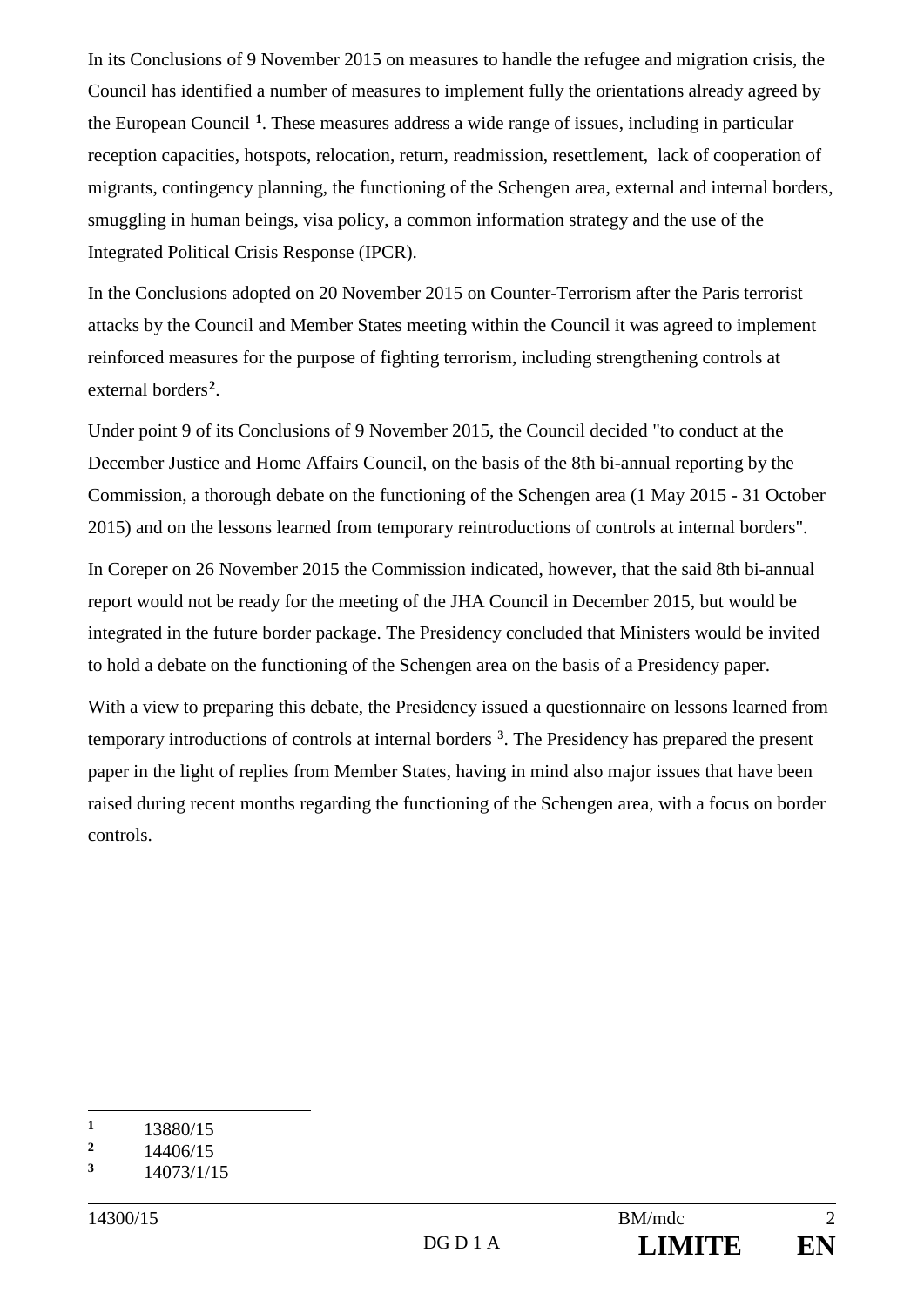### **ISSUES FOR DISCUSSION**

The Presidency invites the Council to hold a debate on the functioning of the Schengen area and to address in particular the following issues related to internal and external border controls.

1. *Consultations between Member States* – Based on the information available to the Presidency, it appears that, in situations where some Member States have applied recently Article 25 of the Schengen Borders Code to reinstate temporarily controls at internal borders, there has not been sufficient prior consultation with other Member States. The same has been noticed for technical reinforcement of borders between border crossing points, for changes in national policies leading to filter migrants at border crossing points and for organizing the transit of migrants from one border to next. This has severely hindered the possibility for neighbouring countries to prepare themselves for changes in migratory routes and for all Schengen countries to handle migratory flows in a coherent manner.

In addition, procedures approved by Coreper in March 2015 for improved information sharing on temporary reintroduction of border controls at internal borders have not been fully respected in all cases.

## *The Presidency proposes that:*

- *- even in emergency situations falling under Article 25 of the Schengen Borders Code and requiring immediate action, a Member State deciding to temporarily reintroduce internal border controls should make all efforts to inform neighbouring Member States sufficiently in advance to allow neighbouring Member States to adjust to the new situation and, where possible, to cooperate to reduce the negative impact of the reintroduction of internal border controls;*
- *- Member States reconfirm their commitment to fully apply the procedures for improved information sharing on temporary reintroduction of border controls at internal borders agreed in Coreper in March 2015. [4](#page-2-0)*

<span id="page-2-0"></span><sup>-</sup>**<sup>4</sup>** 5685/15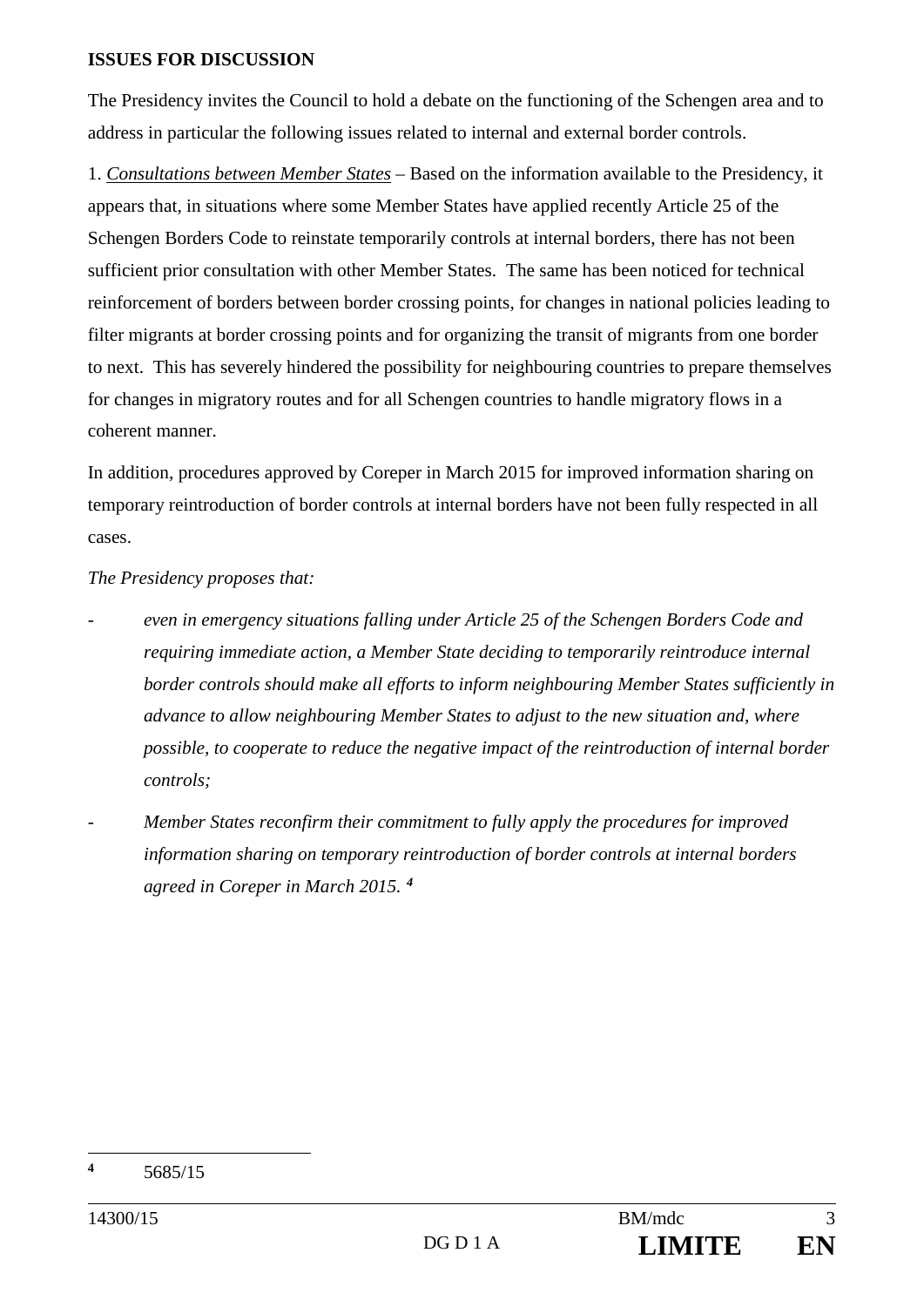2. *Securing external borders* – A number of irregular migrants entering the EU, or exiting an EU country to re-enter later in the EU, pass through the so-called "green land borders" (the parts of the land borders between border crossing points). According to Frontex, more than 1,2 million illegal border crossings have been detected at the EU external borders for January - October 2015, an increase of 431% compared with the corresponding period in 2014. In addition, a number of illegal crossings have not been registered. The exact figure is unknown.

Also in the context of the fight against terrorism, the Council concluded on 20 November 2015 that control at the external borders which are most exposed should be strengthened "in particular by deploying, when the situation so requires, rapid border intervention teams (RABITs) and police officers in order to ensure systematic screening and security checks".

*In view of the critical situation that the EU is currently confronted with, the Presidency proposes that:*

- *- considerably more efforts should be made to prevent illegal border crossings (entry and exit) through the external "green land borders" and to ensure that external borders are crossed only at the border crossing points referred to in Article 4, subject to the exceptions in Article 4(2), of the Schengen Borders Code;*
- *- RABITs are deployed as necessary for that purpose. This is at present particularly relevant for external land borders in relation to the Western Balkan countries route;*
- *- A Frontex operation at the northern borders of Greece be deployed without delay to address severe difficulties encountered with neighbouring countries.*

3. *Increasing checks regarding illegal migration* – Irregular migrants who have entered the Schengen area and have not been registered at their arrival should not be able to stay in that area undetected for long periods of time.